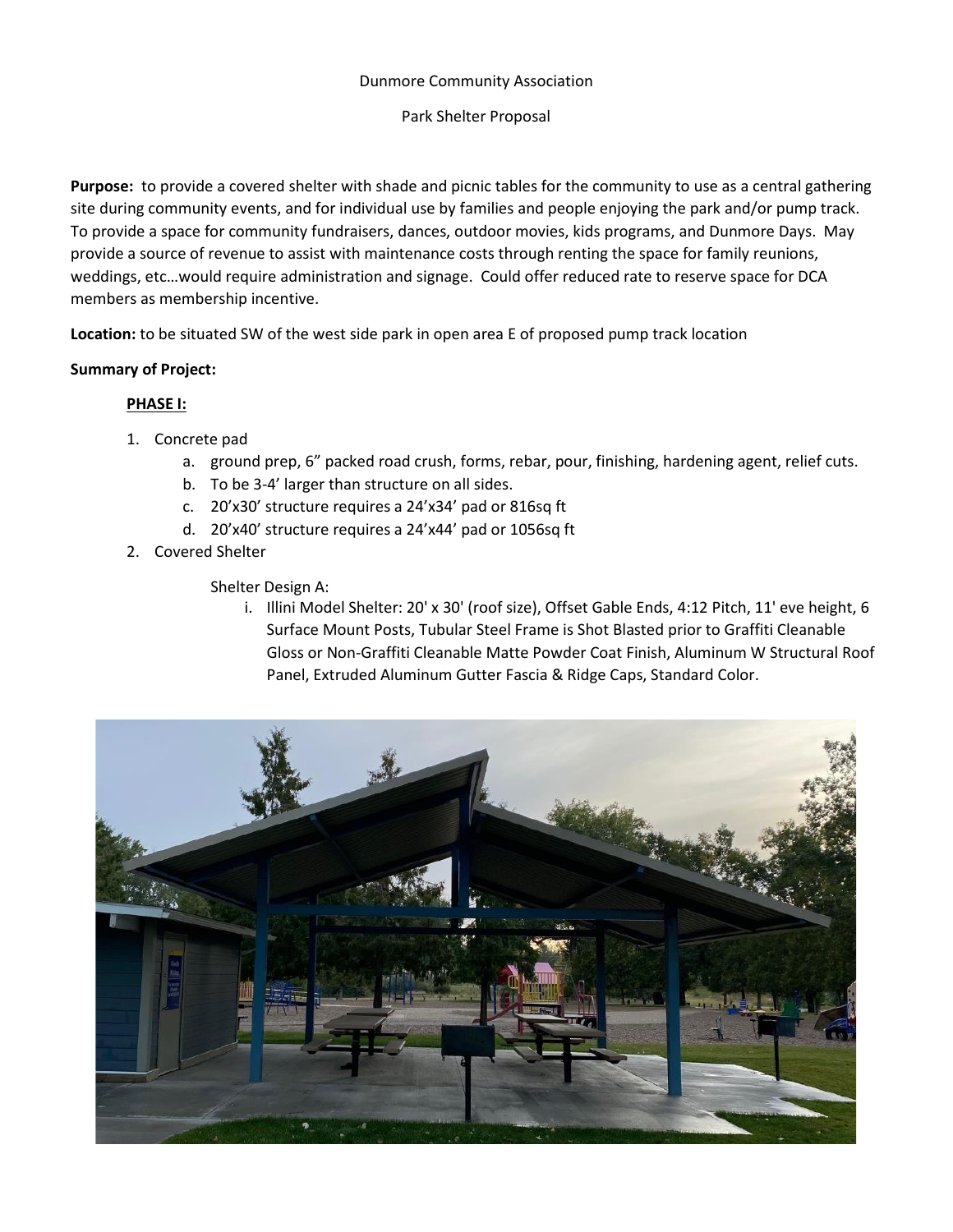



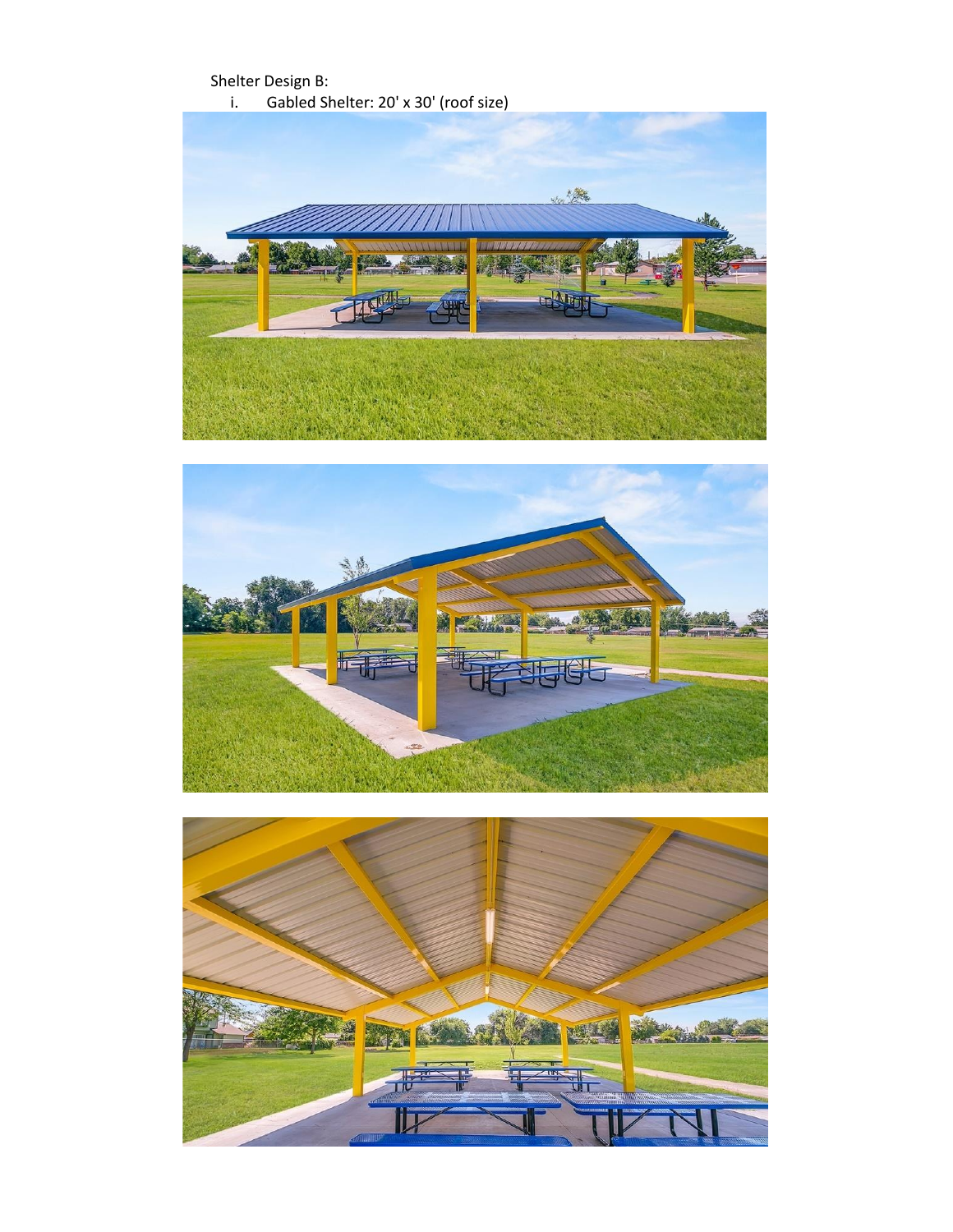## 3. Picnic Tables

- a. made locally, no freight cost
- b. Portable so can reconfigure space for community events/dances, etc…
- c. Powder coated and vinyl coated top (blue, green, tan or brown) so virtually maintenance free and easily washable



# **Total Estimated Cost for Phase I: \$50,203.00**

# **Estimated Operating Costs:**

- 1. Garbage can would need to add garbage removal into can rotation/pick-up schedule (would need to add into our yearly grounds maintenance contract).
- 2. Yearly pressure-wash of tables and pad (possibly twice per year)

# **PHASE II:**

- 4. Landscaping
	- a. Could beautify the space as part of the Communities in Bloom initiative.
	- b. Could seek donations of a few trees, or see if community members or businesses would like to sponsor the purchase of a tree
	- c. Can be phased in over the years, not an immediate expense for the project
- 5. Concrete paths to connected fire pits
	- a. Optional Phase II or III expansion of area
	- b. Would need to find out if County would approve use of fire pits (distance from pit to edge of concrete may be a factor).